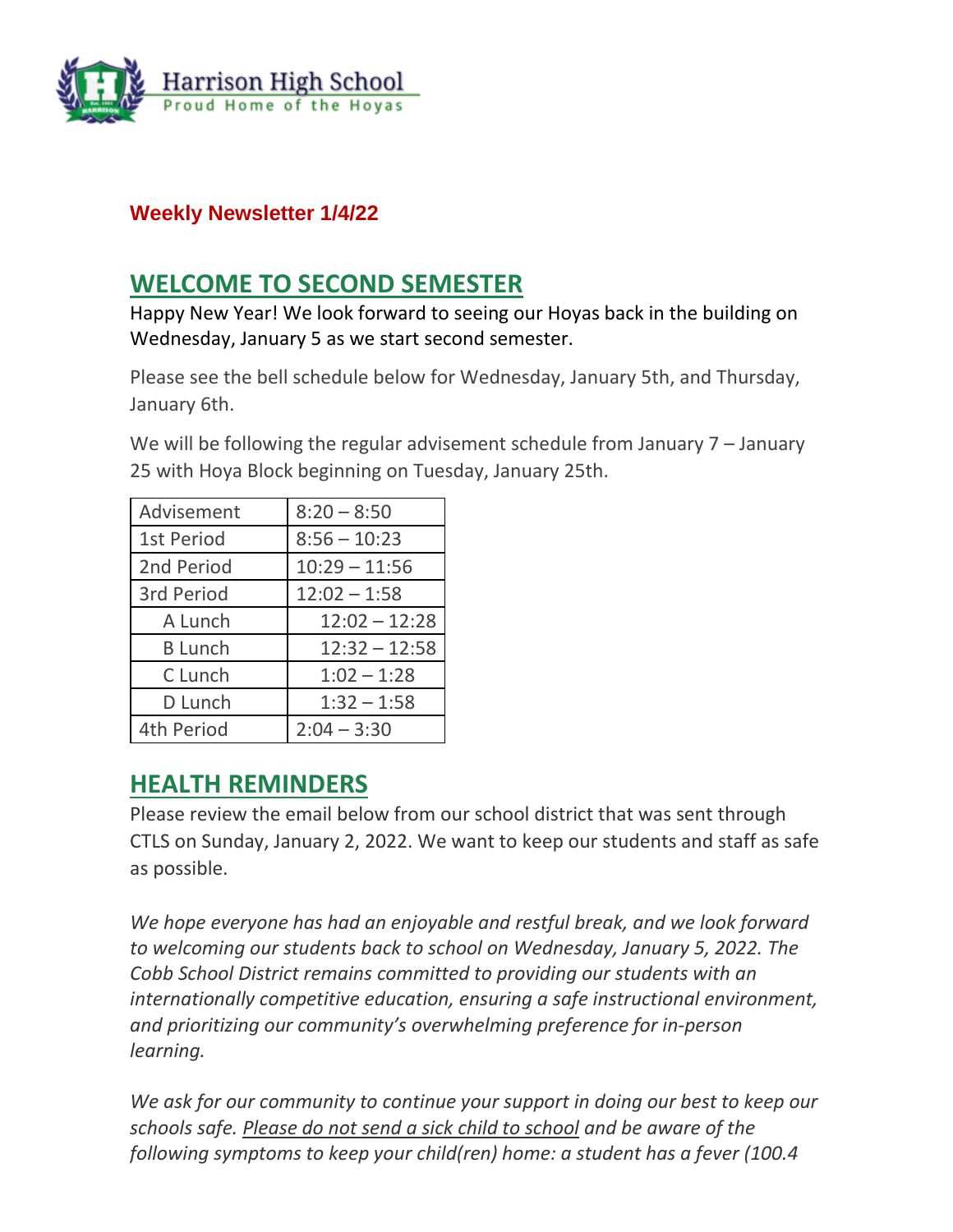*temperature without fever-reducing medications), or a student has a positive or pending test for COVID-19. If a student has a new cough, shortness of breath, or recent changes to taste/smell, we recommend you contact your health professional for guidance.*

*With the new Omicron variant and winter season upon us, COVID-19 cases have increased throughout our community and across the state. Ensuring sick children are not sent to school helps to control virus spread and keep our schools open.*

*Please reference the District's website for [the latest CCSD protocols for COVID-](http://url503.cobbk12.org/ls/click?upn=kYpeu9rJVSU1acS4VG0V9dP8zXnygu7Up5qBE7usQ1jRmGDEuj6uzT9FPcnvQys9X5dnPemZru5Ni9W9eLDPVWqdx7Y5CnPU3sDRwLFgoNVTzAJjhMxjLsC2UioVmB0zHuoWrfuFEXWnswW0YwlPlqD51mg3RcpCzMNZTC87exVClfz38ywlVLaQUk1JwbcLnum6v83SDz-2BzuuJgNjJaeYWYRficDD2uDP1KN7j2ezkwM0eCQD3tT8DTT9Kr3Ia4JshayFgK5cKgMR7EHFvW967xtlTW6ICryGzJAeZnAcpBayTlhFcmHFp-2FE36LP1NubWMIIvD2vhS9UxJfsANWVfwqoZhaQR0SR-2Bz7EHB3gbapI817Fh2qgZpFugYqtNulqtIHYlw39-2B2Bdw8O-2Bqv4pTDOGlrY-2FnvgLIJ-2FBWa-2FxYaZn0ywdGuLcaUo739AzRcffmPMDGwf8Lc-2BV94lEcl7W2jC5cyxdeHP4rdnEC925W9EVDzp5DGwZrzGZw4Yg7JkUCO4Gj9OBePsm8Rg58dfzZE27akrf-2FW3XzjHtcU2dYKzjGvF5apFhxTupUUBoTRL1Tm5a-2F4NFUKGpu90tOZ0OkPZm7CPKPicHvLXobLMVxg-3DGrhO_W-2BfLYUoUwwI1tuGClKRhhPOSepcZIFoXnUIMjiA717kQ1i13BNQTwwJ9cl-2BWArXr6-2FDxoCbNFrRaplJKtN7fZ6-2FE8bjPOMkMWEILWmneC546Y7LwKjlrfPb-2FCFe1e0yS76kx-2BNVYMlC18YWfaWxipcSlKmw1N9KUQ3h8x5Kreit-2Ff1rCvAuI2Yguarb1bXQV3HfpMY9KOuW-2BTyqA-2FxXyNxEKB7YWElGMCcO7vuSNHCbwp3YMa-2B2bxuMC00CGmxL89j5Grjj5pS0VixIQzhrbWA-3D-3D)[19](http://url503.cobbk12.org/ls/click?upn=kYpeu9rJVSU1acS4VG0V9dP8zXnygu7Up5qBE7usQ1jRmGDEuj6uzT9FPcnvQys9X5dnPemZru5Ni9W9eLDPVWqdx7Y5CnPU3sDRwLFgoNVTzAJjhMxjLsC2UioVmB0zHuoWrfuFEXWnswW0YwlPlqD51mg3RcpCzMNZTC87exVClfz38ywlVLaQUk1JwbcLnum6v83SDz-2BzuuJgNjJaeYWYRficDD2uDP1KN7j2ezkwM0eCQD3tT8DTT9Kr3Ia4JshayFgK5cKgMR7EHFvW967xtlTW6ICryGzJAeZnAcpBayTlhFcmHFp-2FE36LP1NubWMIIvD2vhS9UxJfsANWVfwqoZhaQR0SR-2Bz7EHB3gbapI817Fh2qgZpFugYqtNulqtIHYlw39-2B2Bdw8O-2Bqv4pTDOGlrY-2FnvgLIJ-2FBWa-2FxYaZn0ywdGuLcaUo739AzRcffmPMDGwf8Lc-2BV94lEcl7W2jC5cyxdeHP4rdnEC925W9EVDzp5DGwZrzGZw4Yg7JkUCO4Gj9OBePsm8Rg58dfzZE27akrf-2FW3XzjHtcU2dYKzjGvF5apFhxTupUUBoTRL1Tm5a-2F4NFUKGpu90tOZ0OkPZm7CPKPicHvLXobLMVxg-3DGrhO_W-2BfLYUoUwwI1tuGClKRhhPOSepcZIFoXnUIMjiA717kQ1i13BNQTwwJ9cl-2BWArXr6-2FDxoCbNFrRaplJKtN7fZ6-2FE8bjPOMkMWEILWmneC546Y7LwKjlrfPb-2FCFe1e0yS76kx-2BNVYMlC18YWfaWxipcSlKmw1N9KUQ3h8x5Kreit-2Ff1rCvAuI2Yguarb1bXQV3HfpMY9KOuW-2BTyqA-2FxXyNxEKB7YWElGMCcO7vuSNHCbwp3YMa-2B2bxuMC00CGmxL89j5Grjj5pS0VixIQzhrbWA-3D-3D). We are thankful for your continued support during these challenging times as we work together in the best interest of our students, families, and staff.*

## **STUDENT SCHEDULES**

Student schedules have been finalized and can be found in StudentVUE/ParentVUE. Teachers will review student schedules and transcripts on Wednesday and notify scheduling if the student is misplaced. The drop/add deadline was November 5th. Students who are misplaced due to not having the proper prerequisite, already having credit for the course, or needing a graduation requirement should discuss placement with their teacher **during class on Wednesday.**

## **HOYA BLOCK NEWS**

Registration for Hoya Block has started. Please click **[here](http://url503.cobbk12.org/ls/click?upn=Lr5Kj85exJaDj793QUoDMxoBFqYG9jsvxI4LoJlDFzMhUCpXbnVhhqIbIvVR7eDkW2lzE7udnvgKuQAcOzbNvqwOcyAOegilze8a86prJ3fs7WsFbuGo7F-2BRKeWxq3SIuaiP11vaI8L0hwp4wkrNqfoN6fZy3-2Fi0LRAg0lkB8izCeheAI-2F2CyN2u5ExeZNDbS6ji_W-2BfLYUoUwwI1tuGClKRhhPOSepcZIFoXnUIMjiA717kQ1i13BNQTwwJ9cl-2BWArXr6-2FDxoCbNFrRaplJKtN7fZ6-2FE8bjPOMkMWEILWmneC546Y7LwKjlrfPb-2FCFe1e0yStbpg4AkplYXO-2BPifRVsZu7BNdNLp3QC6bxQEWHN0S3Cda-2FCbx-2B-2BMZJsrAGqMgHzyI2z8z4BXcRxBwvC5tfLO1FW-2Br0jgtJOLBm-2FVrHnVwkSdkVbThb1epVeQtF2DFKWXj-2FUTIg-2BVYCpiAlyJ1HbDsg-3D-3D)** to register. All students will need to register before the deadline on Friday**, January 7th**. Please visit the **[Hoya Block](http://url503.cobbk12.org/ls/click?upn=oq5wnnHoD1NAxpT8rNAGXMR1eG7MJW44UQRvGTy3TsrYMq-2B5vCvT-2FZh3QX3QFVG1Zf2WVq3mBUwffgB8KB5Wsg-3D-3DwaSR_W-2BfLYUoUwwI1tuGClKRhhPOSepcZIFoXnUIMjiA717kQ1i13BNQTwwJ9cl-2BWArXr6-2FDxoCbNFrRaplJKtN7fZ6-2FE8bjPOMkMWEILWmneC546Y7LwKjlrfPb-2FCFe1e0ySwfxDcIu7-2BM826GfBMBo4fne3MdONGdV85H7RpjykwnFCr4XPU7azQn2Cp9jq9Rgi4uUBgdfpAYtYzg1O6-2FMQWEELTZhSW-2BnpTcANtUHpECv4D3XIozHrWnPzVQ-2F1JLpJfWpgzO5fIJwXmFPUlS8b-2FA-3D-3D)** page on our website for additional information.

# **SENIOR NEWS**

### **Graduation Date:**

We are excited to announce that Harrison's commencement will be Thursday, May 26, 2022, at 2:30 pm at the KSU Convocation Center. We are looking forward to celebrating our wonderful Class of 2022! Additional details for our graduation ceremony will be communicated in the coming days.

# **PRE-COURSE ASSIGNMENTS**

Be sure to complete your pre-course assignments for your upcoming courses! All Pre-Course assignments are due at the end of the second week of the spring semester view the **[pre-course catalog](http://url503.cobbk12.org/ls/click?upn=lifxRKNE4qaF4JWLXkbAsjh7ycX9GyI4V6qRbFFivNpp-2B3syQ-2BF1CRoHOrZqfnEtQcfUXEzQ4WYketaNTGV340xDrtszQl4MMmDJOpYGkIqOdI9knBrxIYgBj-2By1dR0-2FLDWrEwd9IPGJDTjbe0j9QA-3D-3DqKQv_W-2BfLYUoUwwI1tuGClKRhhPOSepcZIFoXnUIMjiA717kQ1i13BNQTwwJ9cl-2BWArXr6-2FDxoCbNFrRaplJKtN7fZ6-2FE8bjPOMkMWEILWmneC546Y7LwKjlrfPb-2FCFe1e0ySIbmkWGgvT4V6Zh30i55bSkcqkN9OkU6YbtT4rZ4sr4rftoYc-2FF9AVcZ6kzun33RLBzS-2FHuIqcsAmjDykz42DpvwRuIMQwo760bwIrpOheify7ddWDTM0F2N-2BT89q93bh3oylOyGL3BF-2BDNNdyE-2Bukg-3D-3D)** for complete details.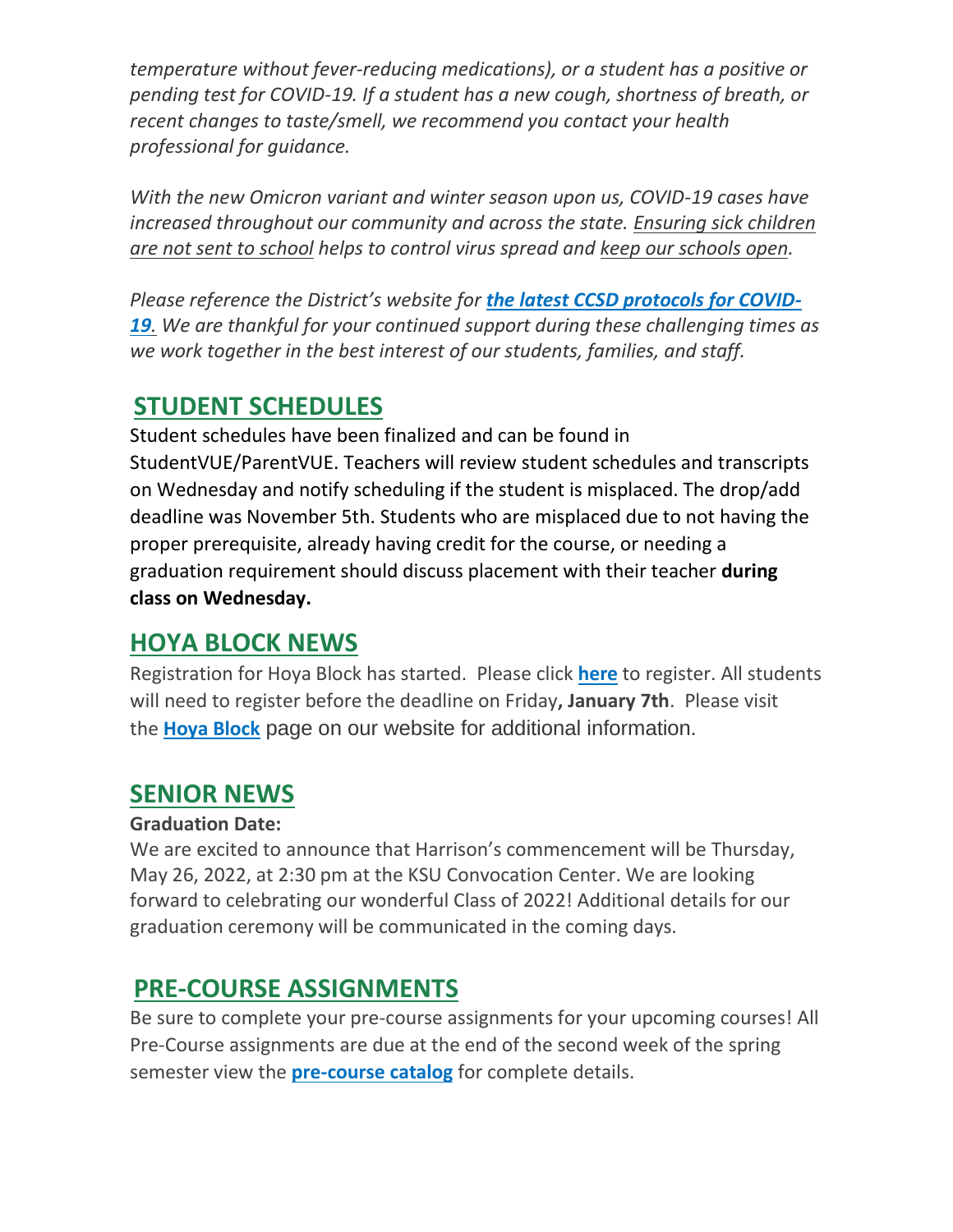# **LAPTOPS**

Students will be required to begin bringing their laptops to school beginning January 5th. If you have not opted-in, please do today – it only takes a minute. Directions to opt-in can be found **[here.](http://url503.cobbk12.org/ls/click?upn=HU5K2q0Fz5ADTGboxPzOzUx-2FoxqvD40X8ef2vsqiBoK5lUpmPrrJUiWhJvXNIfJ270vmIswmX8KcH-2BqvxZwQo6gvxu00a9aZXsbo8PzdGuZO-2FACLIJYdhejZvcbBZazURvjT_W-2BfLYUoUwwI1tuGClKRhhPOSepcZIFoXnUIMjiA717kQ1i13BNQTwwJ9cl-2BWArXr6-2FDxoCbNFrRaplJKtN7fZ6-2FE8bjPOMkMWEILWmneC546Y7LwKjlrfPb-2FCFe1e0yS-2BI3wO-2FmI9yCDT-2FpvLIBwXebGoG3jp167aboMsTmamIJXNjoFVGYf0xtSW86teoMUb-2FrtEQmjOca8B2LFLz396Jdt1IMxU2sAsrJFAnbkJeEG9Dx5dJ39koSn-2FHISf5rwF0PqKZhK0WTb7G5azS9Slw-3D-3D)**

### **Laptop resources for parents/students [Student Laptop Resources \(cobbk12.org\)](http://url503.cobbk12.org/ls/click?upn=oq5wnnHoD1NAxpT8rNAGXLeSSs2oqQ-2BhsGA3S2AoidlfqYpCnN6-2FTWAmCCDZ7Fd0tHb8UCpzRCosnvoUQ1Kpw4zhWA2wpm8gP1uNKhgLY0c-3DLMzm_W-2BfLYUoUwwI1tuGClKRhhPOSepcZIFoXnUIMjiA717kQ1i13BNQTwwJ9cl-2BWArXr6-2FDxoCbNFrRaplJKtN7fZ6-2FE8bjPOMkMWEILWmneC546Y7LwKjlrfPb-2FCFe1e0yShkRvNUMaFlJYaIzuI-2BfXSRDzv7ykyNEX6bC4DEHVrBufceFES0jKBG0liGiLEBAVxmUT6A3rzBEkdWuiNEC48-2Fx6rDru1AlB6L3RkqivxgOo6JZU3zX3yJ0FCQtOTxty1GV2XBoQZSX1ofYUpAWXbw-3D-3D)**

**Questions?:** Please direct any questions to Dr. Christi Osborne. (**[Christi.osborne@cobbk12.org](mailto:Christi.osborne@cobbk12.org)**)

# **CAFETERIA NEWS**

Welcome to Lisa Krusemark, our new café manager! We know she will do a great job in our awesome Hoya Café.

Please check the Food and Nutrition Services website frequently for updated information on Paying for Meals, Menus, Allergy & Special Nutrition Needs, Wellness Information, and Employment Opportunities. **[https://www.cobbk12.org/foodservices/page/45098/paying-for-meals](http://url503.cobbk12.org/ls/click?upn=oq5wnnHoD1NAxpT8rNAGXIgEcF6cFUXUYIe-2B8AO3LVyx4t4OJsNWVhu0iEI2j90fBOcAAqhr4f3pHktzPZuYg83p0mcu7zlRbWoKDhAG9jg-3DFIcm_W-2BfLYUoUwwI1tuGClKRhhPOSepcZIFoXnUIMjiA717kQ1i13BNQTwwJ9cl-2BWArXr6-2FDxoCbNFrRaplJKtN7fZ6-2FE8bjPOMkMWEILWmneC546Y7LwKjlrfPb-2FCFe1e0ySGp33dx1nlQAMeNebXAS2Y1ARbU6F1k34mGR8Vdc2-2B4yMdZ5lbYftWEg2MJNmdcR00i7MEq5Hj6pd35OrV05DbFGM8JGO2-2FHVTLAtFGmruQ9yfj2uXEZN-2B704rFj3QzQXSHugslmuDR5DO-2BIqqo9SAg-3D-3D)**

## **HOYA NEWS**

### **SIGNING DAY**

Congratulations to Nathan Vail for signing his letter of intent to play football at Duke University before the break.



## **CONGRATULATIONS TO HARRISON TEACHER YADIRA THOMAS!**

Congratulations to Spanish teacher Yadira Thomas for being nominated to the Best Teachers of Cobb County list for the January 2022 issue of Cobb Life Magazine, a monthly lifestyle magazine owned by the Marietta Daily Journal. Way to go, Mrs. Thomas!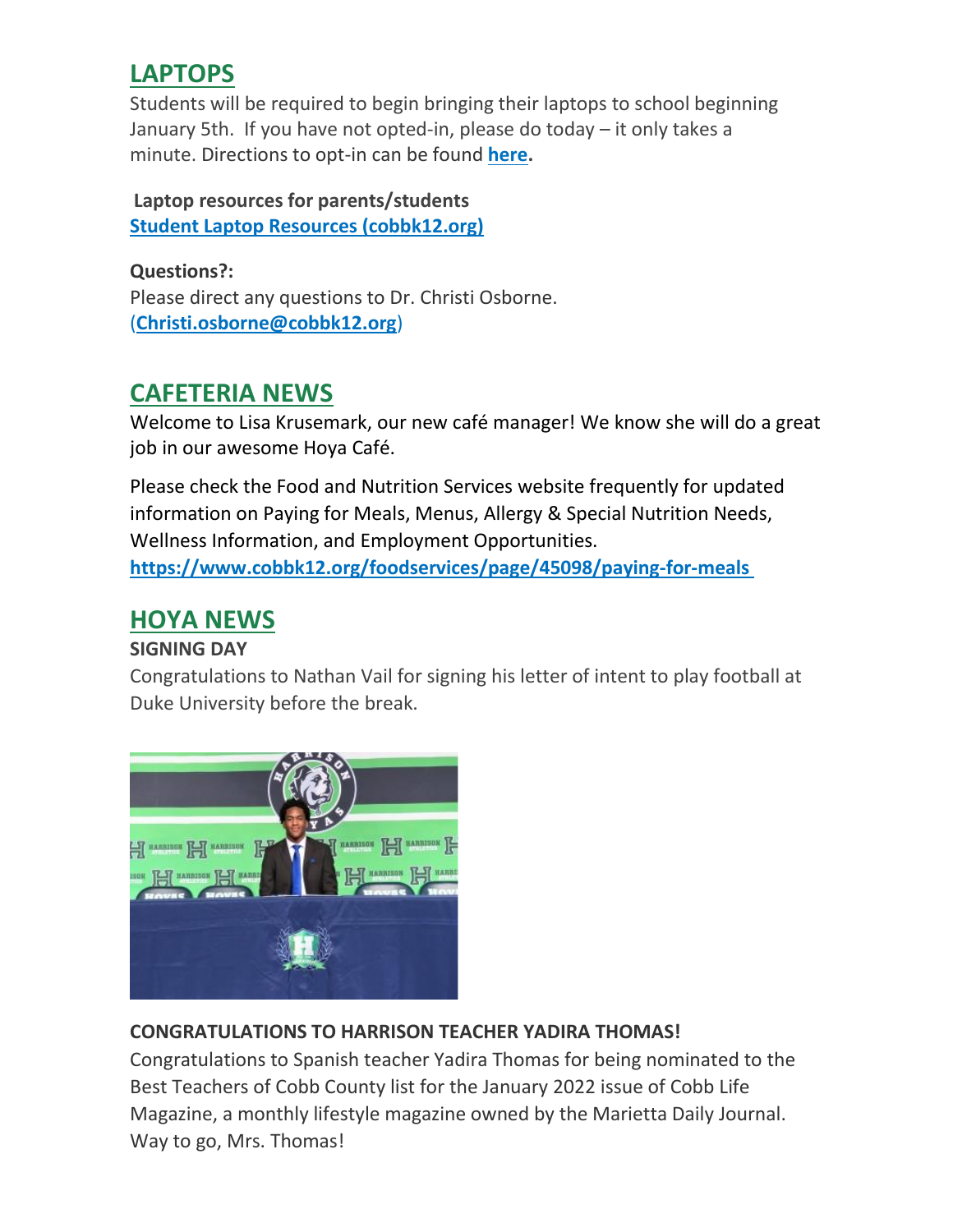

## **COUNSELING NEWS**

#### **COUNSELING CALENDAR**

Please check the Counseling Calendar frequently for important dates, including Virtual Parent and Student Q&A sessions, Virtual College Visit information, and much more! Click here, **[Harrison Counseling Calendar,](http://url503.cobbk12.org/ls/click?upn=G8An3K6JlHsR8QtKBFuzdoB1znjZkDc3Km2Sgf1PHVpycz16KMZXgXgxh3dcC-2FS8NJmdhIjRhMEVOdXvIran0PoO612nc8dPRxDRKmrySvOyPaCPkwQVxnm5P9WY4kGuByjjBLs9jX8AnVcQz2F0xdPJWUq-2BTqmbYJsClRyFwEgRo9BS-2BibqsB2DQhPPMblVqvBw_W-2BfLYUoUwwI1tuGClKRhhPOSepcZIFoXnUIMjiA717kQ1i13BNQTwwJ9cl-2BWArXr6-2FDxoCbNFrRaplJKtN7fZ6-2FE8bjPOMkMWEILWmneC546Y7LwKjlrfPb-2FCFe1e0yStZT4mHXWtxbnFhgejRWcf9DoNZWwRJaEnhOfmCmHet3i3LKAYRpRpun2S7KY8aVxs0w7F6hOnAZpWPE-2BIPLp5EislAAaPd4Yk0Hq6YwaN6xPco2x3ioGQwDAbrTNQcDujG7Y97BGPibJBrP337UaJw-3D-3D)** or go to the Counseling page on **[www.harrisonhigh.org](http://url503.cobbk12.org/ls/click?upn=oq5wnnHoD1NAxpT8rNAGXO9pgQjsMrFEdSeXOUfDN1SmFc2KsGzpApGt0h4W-2BnTi3qOMFT0pAhpU4g9jzi2oghIA-2BD5qxCmArcny4yPncCY-3D0EJS_W-2BfLYUoUwwI1tuGClKRhhPOSepcZIFoXnUIMjiA717kQ1i13BNQTwwJ9cl-2BWArXr6-2FDxoCbNFrRaplJKtN7fZ6-2FE8bjPOMkMWEILWmneC546Y7LwKjlrfPb-2FCFe1e0ySHbN6CGFZWasWa2cw7iSoCxyTiYeZb40x3XkCZSDUc949OMb3twuAP-2B5LOnI9LxGf2mKp3atRBHtDmGEvl0ZcP8ADcQu3XM5AbKxUhc2LX-2B-2FCXnBcq1nbTadxYLkKNB1MMGLrUFpBpNdd6O24P0Htww-3D-3D)**.

#### **VIRTUAL COLLEGE VISITS**

We have several Virtual College Visits set up for our Harrison Students. Please check these out here: **[Harrison Virtual College Visits](http://url503.cobbk12.org/ls/click?upn=G8An3K6JlHsR8QtKBFuzdogXPJqD3Uz2QqY8s2OfxygfiXPa-2BLVg3oKWlcUFgjTffPxwSarE77p-2FOfJTl3QvbpgPiFEQheAZA772IpRJMifiqQmDkS-2BKBGjOIoKGjM7QQDhTGARgZvMYUugThyMfc1u3H422O6jO2zhAvrxBFglXp3F6gpegHyc5A3y-2BtXoarMbtV-2FDS2nSwRHJx513wzw-3D-3Dc8Ky_W-2BfLYUoUwwI1tuGClKRhhPOSepcZIFoXnUIMjiA717kQ1i13BNQTwwJ9cl-2BWArXr6-2FDxoCbNFrRaplJKtN7fZ6-2FE8bjPOMkMWEILWmneC546Y7LwKjlrfPb-2FCFe1e0ySVTNQH2M0VNZO82qjxCkNa9499XGDVIn-2FcdSFCm7QEL3Hb4vPhtCZVNZYYSotV1UtAkcEG0cj99308D3I-2BH5MO2zP46sOMhL7ug0RrsRPo9f6e5pQA5wHOtZfwE0ux6gpoQ88fAzI9psJPUiW2YetUg-3D-3D)** and on the Counseling Website.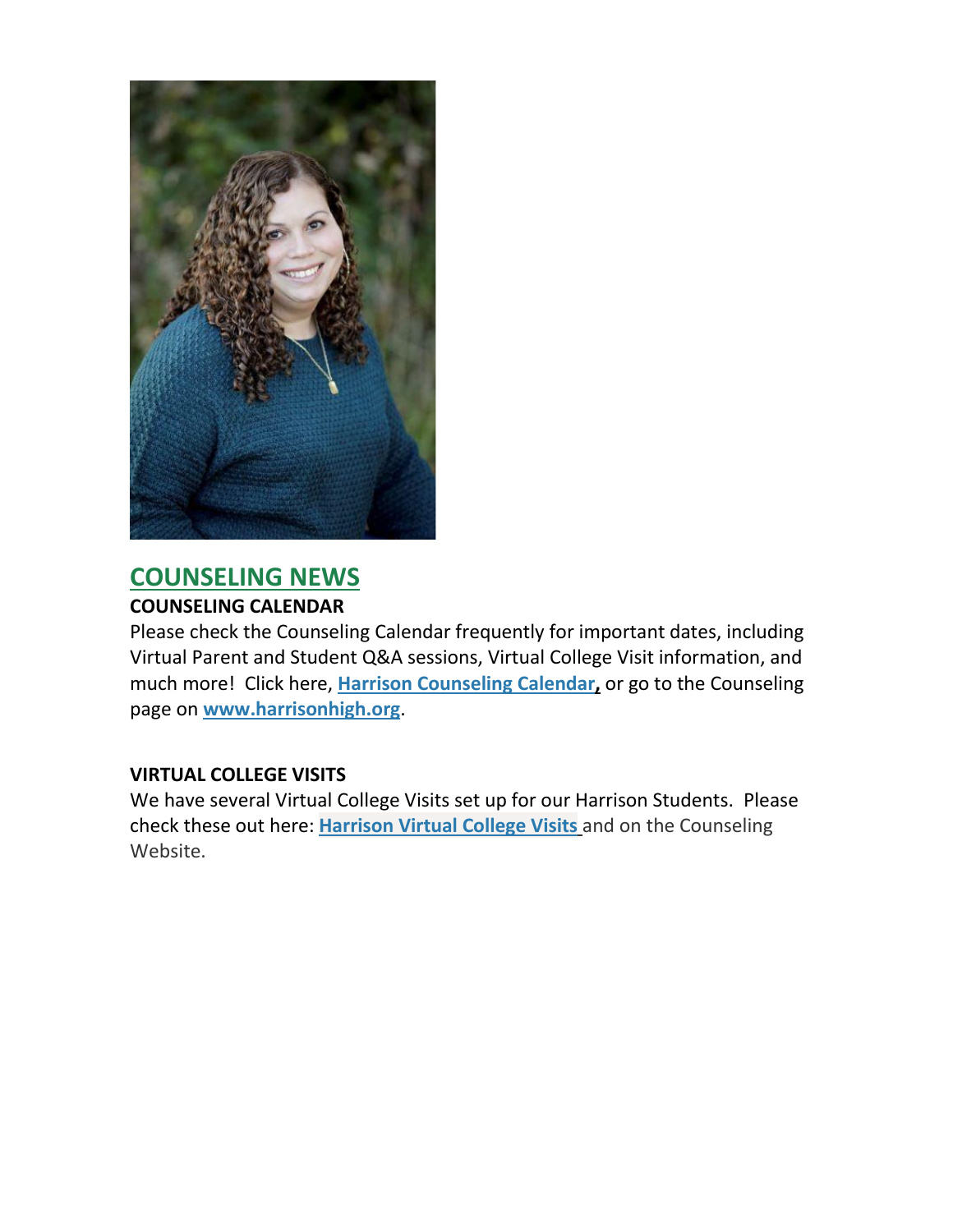

#### **CLASS NEWSLETTERS**

Students may now sign up for a monthly newsletter with specific information just for their year! See below to register or see your newsletter:

- Freshman Class of 2025 **[Register Here](http://url503.cobbk12.org/ls/click?upn=kYpeu9rJVSU1acS4VG0V9dP8zXnygu7Up5qBE7usQ1gecV2TljFL8x98-2BlIBHTra483oT8HWv3BxbUy1y3g1YeWdW9sa2LS-2F5w6HFZr3PgLxrhiZkbHoYBWQGDSdz2kXILYM-2FJ-2BSPWKqDyK12NTWkgvzxO-2FFJ9gN4PVObUCSdU1fk1yz4FmcHq9hJ3Q3Q4V6UdIBfJAXLaqHgFMyGvvd-2FpK7e9mIcvQGZo4uJhNvTc1Kji4l1I5UBDBgmW3KG31gPt9pK0vJphNQslEthlpOJHjEJ83dV8EnQ8QqVRizvq-2B5MPcjYBmTiroyon6zl6uKeDWHIHrN6Wu8XJh4Y4cbXjqkQYzI9zYOF7xv63GRoZfGtWV69kMIvjA0YXw2m9vQc3YBPUFJF1V4INUQLWdX2Sgfp2YSi9rJ38mTAEfj8zudFjqg8n0W1xgHY2UfKh8APtdPCGbZ5wDKDv2NZ4BrITyK1PYDFEcZHU23jzRAyxDJpzgbCYbd-2F-2BU-2B1W2bDsCYkKN7qXMplPZjBgyFA3Hg5z0G7krrDh-2B18mL3NEFKL9kKgpSlJnMfNJV5ZQUHinyxsfFs1lr09oTN8Quv3Ae3ma8qeN3rIzhJpWagWC5khIGIRQMW0Qm6lGoN9Kt6B7FfB0sk6WJb9SCaM4LbR0CcWA-3D-3DODxX_W-2BfLYUoUwwI1tuGClKRhhPOSepcZIFoXnUIMjiA717kQ1i13BNQTwwJ9cl-2BWArXr6-2FDxoCbNFrRaplJKtN7fZ6-2FE8bjPOMkMWEILWmneC546Y7LwKjlrfPb-2FCFe1e0ySzP3uNxiUsH5iO-2BoPLwkEVsbE72o3qRia7KLqs7DcU4-2BTcq0KkvqwInrXDLSWS6A3zxQd1yHhh1gYEpBoRBFzG6XMG0TJgcx1hR-2FWvzERMhjbAf3Xl-2FsKzLG2lydQ2FOrIBTom6JkLuP0FTSJT13tSw-3D-3D)**
- Sophomore Class of 2024 **[Register Here](http://url503.cobbk12.org/ls/click?upn=kYpeu9rJVSU1acS4VG0V9dP8zXnygu7Up5qBE7usQ1ge7I2QSEuv2APaQuIa8x0SfNNzVhu-2FzuTLLNHDo4H9B-2FS-2BoCXMUyalfdWpWAjyUrsveExMWen9qSeIHGDWfPxR-2F3l-2FazmP2ice12OKB6DjjTnz4E4bXv8tDObpjUG2o4A1jJmkswTDUwmJ6EDuccDdUh5S7WbJ4nRN5Go-2FXCDBq60js7jyIUIS9mM51HZ5GdtxuZCx2LvEeg3rEbL0cfYX7iOEl8KVI324JvbLe0d8nNv9vJo7lQMfqkpwCVrTWnqm0owKR-2F7gM2AJJ2qA675yd5FGjb9opWthaCddSWftN9O3F-2BiKwVTVr52GRjxZO8ZzXYgg-2FPinEtPc4971hQ78c0GkYJRLLtH-2FsFrPCN7zwTfMfbZ6ZNmpUmtJ8kxDWik-2FGId0aAdcnBtb3GnF5nyfzsgK24mLww-2BUs-2BGY1h9pdtERSRl-2B7tzc1puEHqrhikJxVhp-2B4jNOjbj832ycgSIq5QmQO2Z3Ch0QkMd17q1obMcqEir3nfOfj4LeviCwyOhOZjqYypwIKB9BNWeR9UBBCJwxApc2fqrk5L8RaeVYHw-3D-3DgdZQ_W-2BfLYUoUwwI1tuGClKRhhPOSepcZIFoXnUIMjiA717kQ1i13BNQTwwJ9cl-2BWArXr6-2FDxoCbNFrRaplJKtN7fZ6-2FE8bjPOMkMWEILWmneC546Y7LwKjlrfPb-2FCFe1e0ySqOcjfH296Ixj2qti-2Bby2oQNRuGOeVHWHHrp1LFlAC150toiGUL54ye1bv-2B0CSDngAaRwzqFotQRAkfPYE-2BtKwQG5akhq7N-2BbVyUNi8KeTfdVRJVZfyMFdARsFzsVfKIsHjxv-2FJwOe9w0jYLXUlS8MQ-3D-3D)**
- Junior Class of 2023 **[Register Here](http://url503.cobbk12.org/ls/click?upn=kYpeu9rJVSU1acS4VG0V9dP8zXnygu7Up5qBE7usQ1ge7I2QSEuv2APaQuIa8x0SfNNzVhu-2FzuTLLNHDo4H9B5jz3vqmyjT89r85-2FYb3p93477wgUkfjd4LozZgOBfY-2F30qwVU5XQYuoBfljRITfjOa4-2FfmDuL8g6vm3E1cPtscwIj6LmyX8OWH589a-2Fmu5XojG-2FjKzGzWHJAWGOgPIX5Os7cSkTVU-2FsS65wLCX4EuCycFVeq-2F-2FxNUPJiuKphU8wMvooHHEDMRp0tZG8eNQRO0TA2lKMOR8JUiaCLY2jC46OyqwyZchSKt818rKnE1A-2BOW-2B7TpqxtyzM-2FsoJPhVIjg8MBMLFYB-2FqxGI3gff3P-2FI8wHbjbKr04gdvcvEMjYSwci-2F6VBWP2ihFXRhfvKSIY4cdDCq-2FPekPXAaAdZuxFgxHvw6ZOz72hd97Ivtb676GF6auevKMN70YpumnWSKT5jaBAZ7021CiH6N1g7gKRb1jy0zhACOpFPynR-2BkAcWv0r-2Fay7DPrpnkoECyWhGddUwYEacyd0l8HtHpmuBQQR37KLJU6OEZ3-2FV8YoJudzVjHu1aGWugqwzaY-2FVreRKKfwrkMOnyX22jg9T234JFx7ivONt-2BznsLUAK90WupRywQpdUKO_W-2BfLYUoUwwI1tuGClKRhhPOSepcZIFoXnUIMjiA717kQ1i13BNQTwwJ9cl-2BWArXr6-2FDxoCbNFrRaplJKtN7fZ6-2FE8bjPOMkMWEILWmneC546Y7LwKjlrfPb-2FCFe1e0ySgz9IXxiEW-2By8x8ly7NOmWSKWvRR-2FBOQCm7Lp0oQUrzibT3yEi3WHAsIQiaiFDMywbzJbHVB5ySSY4dKtIwMr9CcmGQLjL12YQbR3bvX3fVwd20N0VQHtGkJ3NqotfyEWUdxyTjAruAMLlvOGA6viBw-3D-3D)**
- Senior Class of 2022 **[Register Here](http://url503.cobbk12.org/ls/click?upn=kYpeu9rJVSU1acS4VG0V9dP8zXnygu7Up5qBE7usQ1gecV2TljFL8x98-2BlIBHTra483oT8HWv3BxbUy1y3g1YeWdW9sa2LS-2F5w6HFZr3PgLxrhiZkbHoYBWQGDSdz2kXILYM-2FJ-2BSPWKqDyK12NTWkgvzxO-2FFJ9gN4PVObUCSdU1fk1yz4FmcHq9hJ3Q3Q4V6KqEqmNrfDfW6ksRHYN8qWv-2BedKj7JLVaKAH5d7e0HDQc7-2BT0LwMfJuKg9Ey78szRRVocnP1os8ukBMZkT9-2BZghfli3d8yqIXXb-2FKPPoWKZol0rSM7XdEczmCeezRV-2B6uEenAtTNqjpLHnTmZ-2F7rY6pUislNco6qzF5KEokmZsJcFukRg-2F7dDw8W-2BLfdanaYNPFmyTPLz6ISmseJCXkEctQ2Hr5k3qIdx-2Fh6Mw-2F-2BBmMfkpb98qpCyaCsmSFP4DuF6U6T96NmRDGwmqUrjHS6M7uJUIVPBGrwU0YauHgrUdl3pR8Fpkj4mLKtfj0AoaOrG9XZMt1nUhDUBXbks4AdobjfeDGt8KNGKmZdfOchfhfU8H87XVeP-2FbPTe7EGYKyXwlIHV-2FG0pi1iPYKf8ek-2B2KDkV0WR2dU2zPEsw10q-2F-2B0-2FJWwpN2hMl-2BFBcy6ZbfXqMD2IYX-2BxUJBuKJd0Un0nnVg-3D-3DtH84_W-2BfLYUoUwwI1tuGClKRhhPOSepcZIFoXnUIMjiA717kQ1i13BNQTwwJ9cl-2BWArXr6-2FDxoCbNFrRaplJKtN7fZ6-2FE8bjPOMkMWEILWmneC546Y7LwKjlrfPb-2FCFe1e0ySR4zCxW2VlHQ3bEAzJY9PgycQ2NHJ7-2BKVgUlZV31Q8fZuhIkZDfxiTA-2BA4KK5atKui37tYJWZsMdnNT8yIL43BzpOyZ5UNOAS-2BH1aNSY3WLkw2A-2FdH6b36whQgtRb5VtZ9pjIHU9VruQFqxnjVeZFwA-3D-3D)**

#### **WORK PERMIT**

Please click **[here](http://url503.cobbk12.org/ls/click?upn=HU5K2q0Fz5ADTGboxPzOzV-2FXL0qE7BYVJk79MoYchragV5467tisWoPAB9agzSUHDsbqBYccGjiUhV-2FDTHAbpapsLFisWAfYtS-2FB87HhzALBJIiH1yo6DrPdn5r31JRcfdu3_W-2BfLYUoUwwI1tuGClKRhhPOSepcZIFoXnUIMjiA717kQ1i13BNQTwwJ9cl-2BWArXr6-2FDxoCbNFrRaplJKtN7fZ6-2FE8bjPOMkMWEILWmneC546Y7LwKjlrfPb-2FCFe1e0ySnHdr8MgRyL58f86k8jDaScCSWaiQBh-2F664ggWaCSszP6sAbhdFfF5GgSyfkL-2FObBpNUvuV3kIYu0SXTTvQn7WF37BCg8b9Qv86rcoyo0imqoihmpSVh3unaz4hNrwj9u2fY5g5J8R4-2Bl77KfKt7KGw-3D-3D)** for directions for obtaining work permits for students under age 16.

## **SPORTS**

Congratulations to the following athletic programs for their recent wins and strong performances:

- Girls Basketball for their wins in the Spartan Christmas Bash and the Sequoyah Showcase. There were many strong individual and team performances in all of the games.
- Boys Basketball for their wins and strong individual and team performances in the SMI Holiday Classic and also in the Hoya Holiday Classic over the break.
- The H2oyas Swim and Dive teams have had some strong performances the last 2 weeks. Sarah Behrman won the Wheeler Dive Challenge and had 2 top 5 finishers in Bryant Madaris and Luisa Longo. Jack Lakis has also qualified for State. Isabella Klinefelter set 2 new school records in the 100 Free and Back. The H2oyas had many strong individual and team performances against top competition over the break.